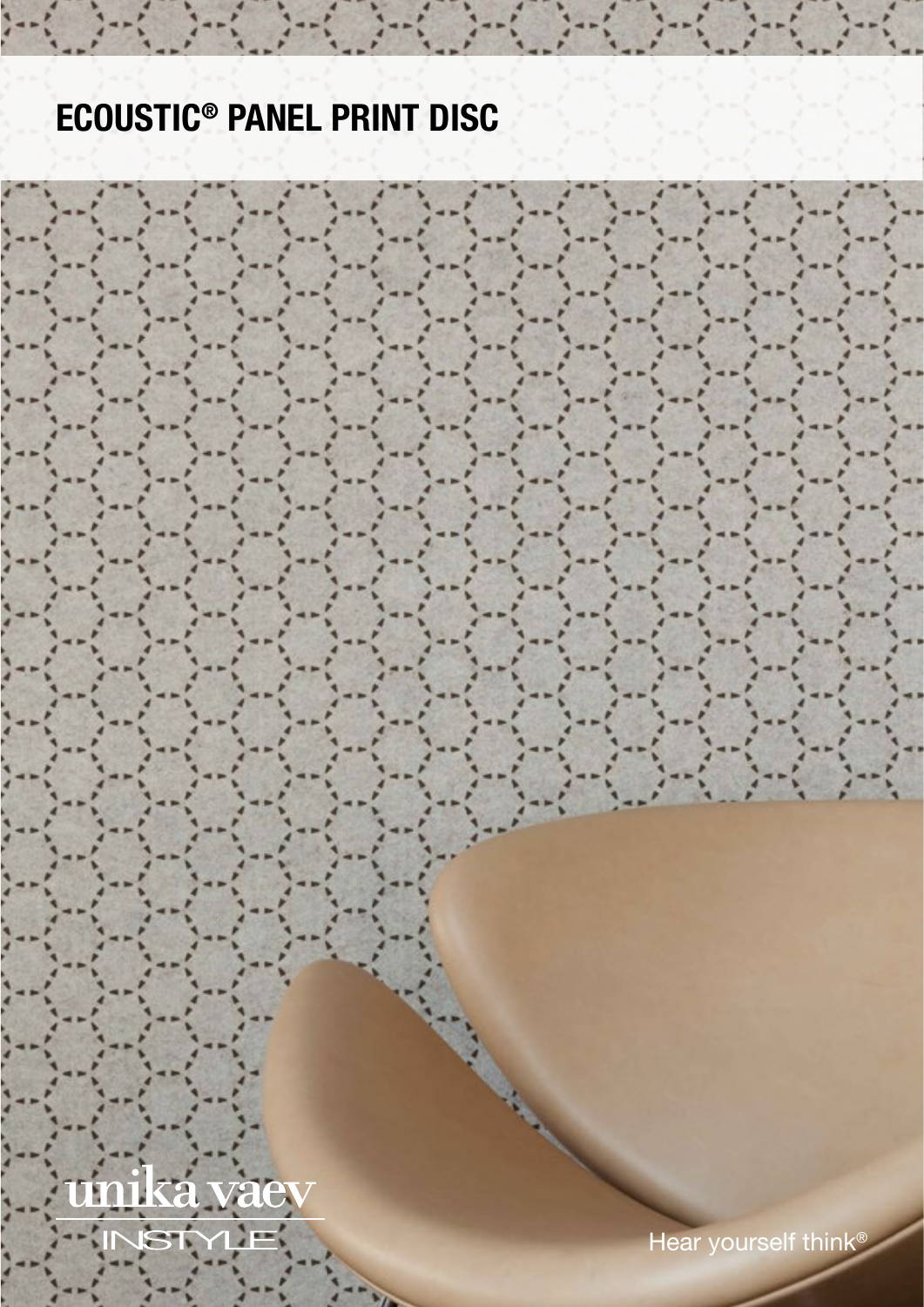## ECOUSTIC® PATTERN PRINT DISC



**MOSS ON NATURAL** 



STONE ON CHARCOAL



WHITE ON WHITE